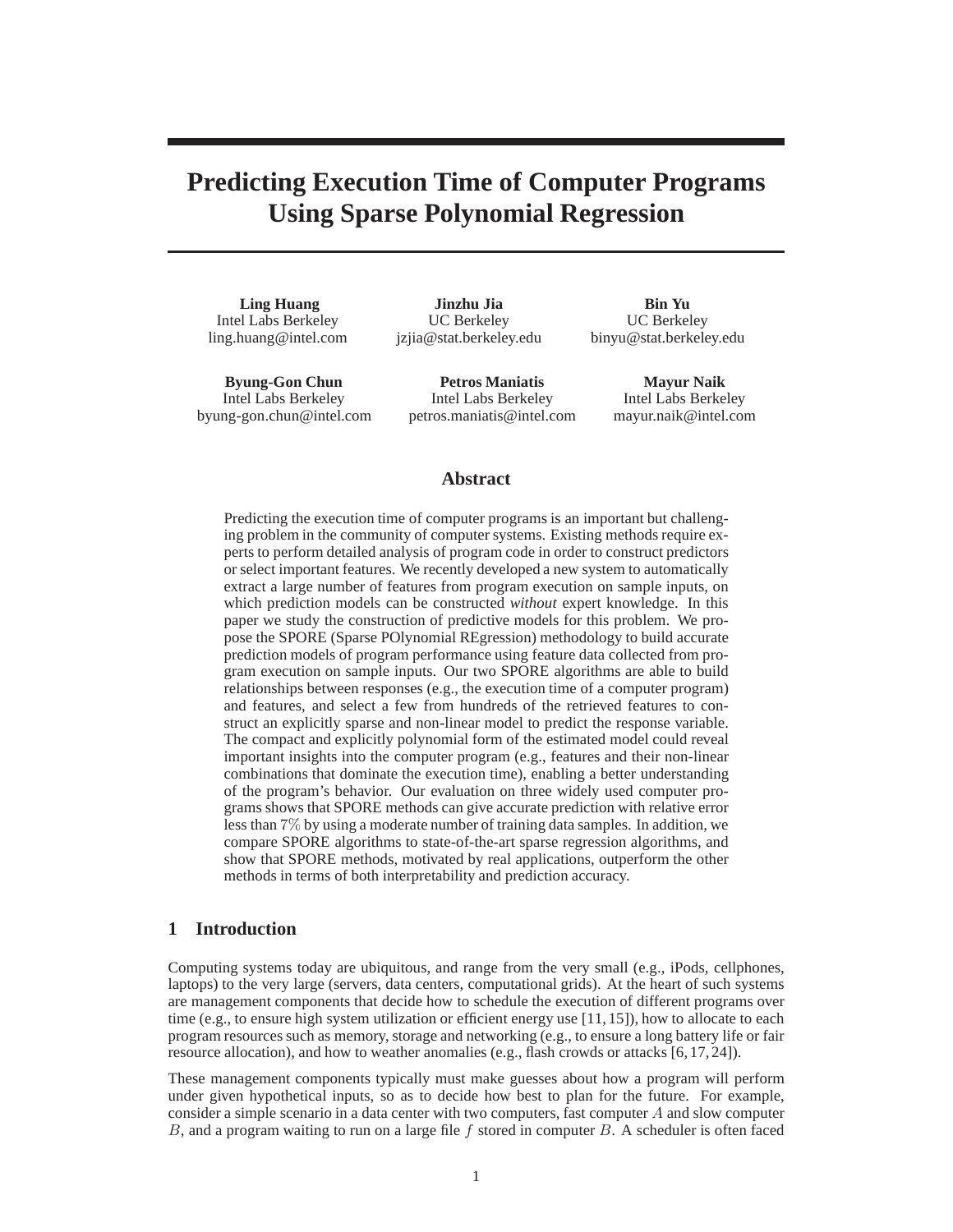with the decision of whether to run the program at  $B$ , potentially taking longer to execute, but avoiding any transmission costs for the file; or moving the file from  $B$  to  $A$  but potentially executing the program at A much faster. If the scheduler can predict accurately how long the program would take to execute on input f at computer A or B, he/she can make an optimal decision, returning results faster, possibly minimizing energy use, etc.

Despite all these opportunities and demands, uses of prediction have been at best unsophisticated in modern computer systems. Existing approaches either create analytical models for the programs based on simplistic assumptions [12], or treat the program as a black box and create a mapping function between certain properties of input data (e.g., file size) and output response [13]. The success of such methods is highly dependent on human experts who are able to select important predictors before a statistical modeling step can take place. Unfortunately, in practice experts may be hard to come by, because programs can get complex quickly beyond the capabilities of a single expert, or because they may be short-lived (e.g., applications from the iPhone app store) and unworthy of the attention of a highly paid expert. Even when an expert is available, program performance is often dependent not on externally visible features such as command-line parameters and input files, but on the internal semantics of the program (e.g., what lines of code are executed).

To address this problem (lack of expert and inherent semantics), we recently developed a new system [7] to automatically extract a large number of features from the intermediate execution steps of a program (e.g., internal variables, loops, and branches) on sample inputs; then prediction models can be built from those features *without* the need for a human expert.

In this paper, we propose two *S*parse *PO*lynomial *RE*gression (SPORE) algorithms that use the automatically extracted features to predict a computer program's performance. They are variants of each other in the way they build the nonlinear terms into the model – *SPORE-LASSO* first selects a small number of features and then entertains a full nonlinear polynomial expansion of order less than a given degree; while *SPORE-FoBa* chooses adaptively a subset of the full expanded terms and hence allows possibly a higher order of polynomials. Our algorithms are in fact new general methods motivated by the computer performance prediction problem. They can learn a relationship between a response (e.g., the execution time of a computer program given an input) and the generated features, and select a few from hundreds of features to construct an explicit polynomial form to predict the response. The compact and explicit polynomial form reveals important insights in the program semantics (e.g., the internal program loop that affects program execution time the most). Our approach is general, flexible and automated, and can adapt the prediction models to specific programs, computer platforms, and even inputs.

We evaluate our algorithms experimentally on three popular computer programs from web search and image processing. We show that our SPORE algorithms can achieve accurate predictions with relative error less than 7% by using a small amount of training data for our application, and that our algorithms outperform existing state-of-the-art sparse regression algorithms in the literature in terms of interpretability and accuracy.

**Related Work.** In prior attempts to predict program execution time, Gupta et al. [13] use a variant of decision trees to predict execution time ranges for database queries. Ganapathi et al. [11] use KCCA to predict time and resource consumption for database queries using statistics on query texts and execution plans. To measure the empirical computational complexity of a program, Trendprof [12] constructs linear or power-law models that predict program execution counts. The drawbacks of such approaches include their need for expert knowledge about the program to identify good features, or their requirement for simple input-size to execution time correlations.

Seshia and Rakhlin [22, 23] propose a game-theoretic estimator of quantitative program properties, such as worst-case execution time, for embedded systems. These properties depend heavily on the target hardware environment in which the program is executed. Modeling the environment manually is tedious and error-prone. As a result, they formulate the problem as a game between their algorithm (player) and the program's environment (adversary), where the player seeks to accurately predict the property of interest while the adversary sets environment states and parameters.

Since expert resource is limited and costly, it is desirable to automatically extract features from program codes. Then machine learning techniques can be used to select the most important features to build a model. In statistical machine learning, feature selection methods under linear regression models such as LASSO have been widely studied in the past decade. Feature selection with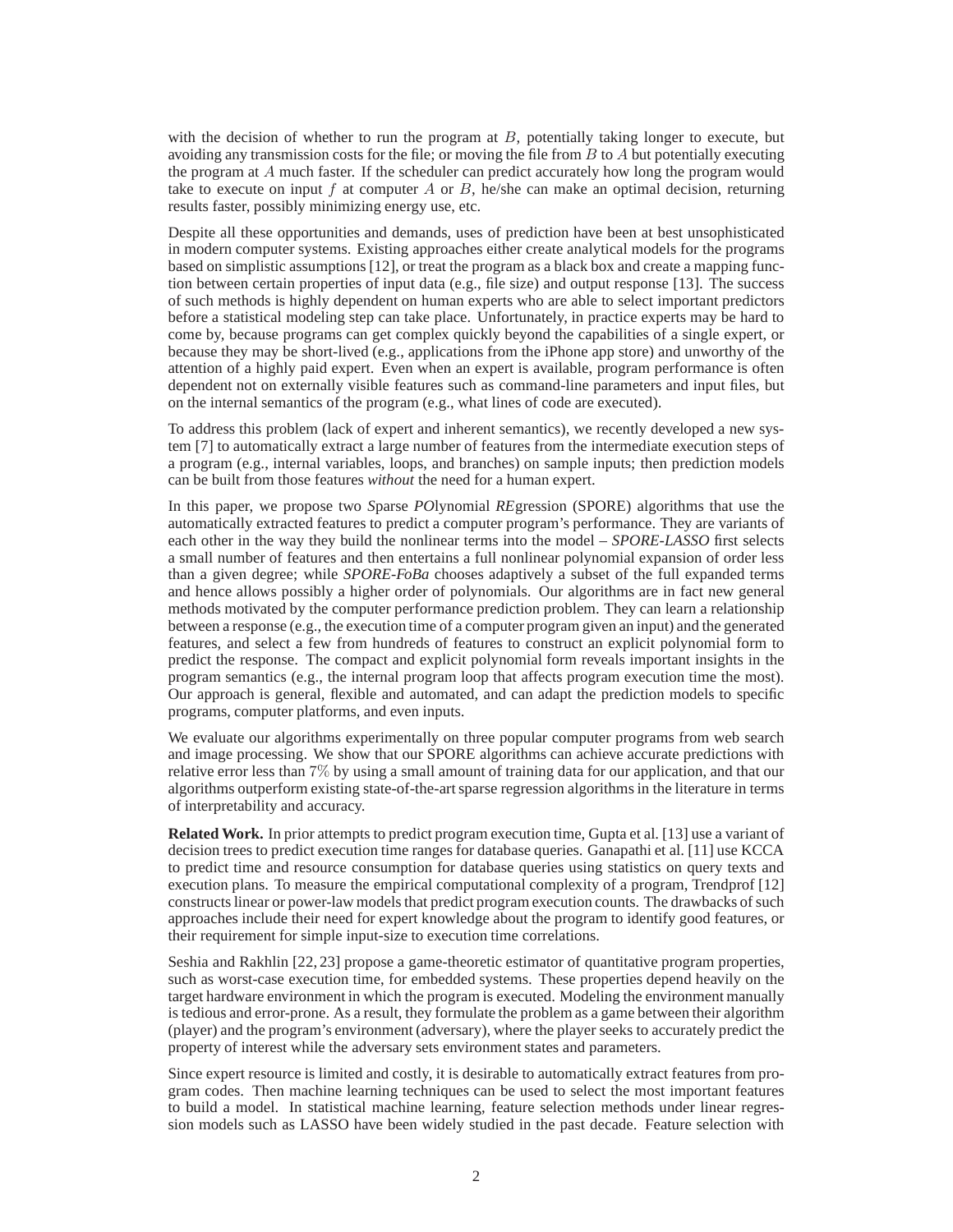non-linear models has been studied much less, but has recently been attracting attention. The most notable are the SpAM work with theoretical and simulation results [20] and additive and generalized forward regression [18]. Empirical studies with data of these non-linear sparse methods are very few [21]. The drawback of applying the SpAM method in our execution time prediction problem is that SpAM outputs an additive model and cannot use the interaction information between features. But it is well-known that features of computer programs interact to determine the execution time [12]. One non-parametric modification of SpAM to replace the additive model has been proposed [18]. However, the resulting non-parametric models are not easy to interpret and hence are not desirable for our execution time prediction problem. Instead, we propose the SPORE methodology and propose efficient algorithms to train a SPORE model. Our work provides a promising example of interpretable non-linear sparse regression models in solving real data problems.

# **2 Overview of Our System**

Our focus in this paper is on algorithms for feature selection and model building. However we first review the problem within which we apply these techniques to provide context [7]. Our goal is to predict how a given program will perform (e.g., its execution time) on a particular input (e.g., input files and command-line parameters). The system consists of four steps.

First, the *feature instrumentation* step analyzes the source code and automatically instruments it to extract values of program features such as *loop counts* (how many times a particular loop has executed), *branch counts* (how many times each branch of a conditional has executed), and *variable values* (the k first values assigned to a numerical variable, for some small  $k$  such as 5).

Second, the *profiling* step executes the instrumented program with sample input data to collect values for all created program features and the program's execution times. The time impact of the data collection is minimal.

Third, the *slicing* step analyzes each automatically identified feature to determine the smallest subset of the actual program that can compute the value of that feature, i.e., the *feature slice*. This is the cost of obtaining the value of the feature; if the whole program must execute to compute the value, then the feature is *expensive* and not useful, since we can just measure execution time and we have no need for prediction, whereas if only a little of the program must execute, the feature is cheap and therefore possibly valuable in a predictive model.

Finally, the *modeling* step uses the feature values collected during profiling along with the feature costs computed during slicing to build a predictive model on a small subset of generated features. To obtain a model consisting of low-cost features, we iterate over the modeling and slicing steps, evaluating the cost of selected features and rejecting expensive ones, until only low-cost features are selected to construct the prediction model. At runtime, given a new input, the selected features are computed using the corresponding slices, and the model is used to predict execution time from the feature values.

The above description is minimal by necessity due to space constraints, and omits details on the rationale, such as why we chose the kinds of features we chose or how program slicing works. Though important, those details have no bearing in the results shown in this paper.

At present our system targets a fixed, overprovisioned computation environment without CPU job contention or network bandwidth fluctuations. We therefore assume that execution times observed during training will be consistent with system behavior on-line. Our approach can adapt to modest change in execution environment by retraining on different environments. In our future research, we plan to incorporate candidate features of both hardware (e.g., configurations of CPU, memory, etc) and software environment (e.g., OS, cache policy, etc) for predictive model construction.

# **3 Sparse Polynomial Regression Model**

Our basic premise for predictive program analysis is that a *small* but *relevant* set of features may explain the execution time well. In other words, we seek a compact model—an explicit form function of a small number of features—that accurately estimates the execution time of the program.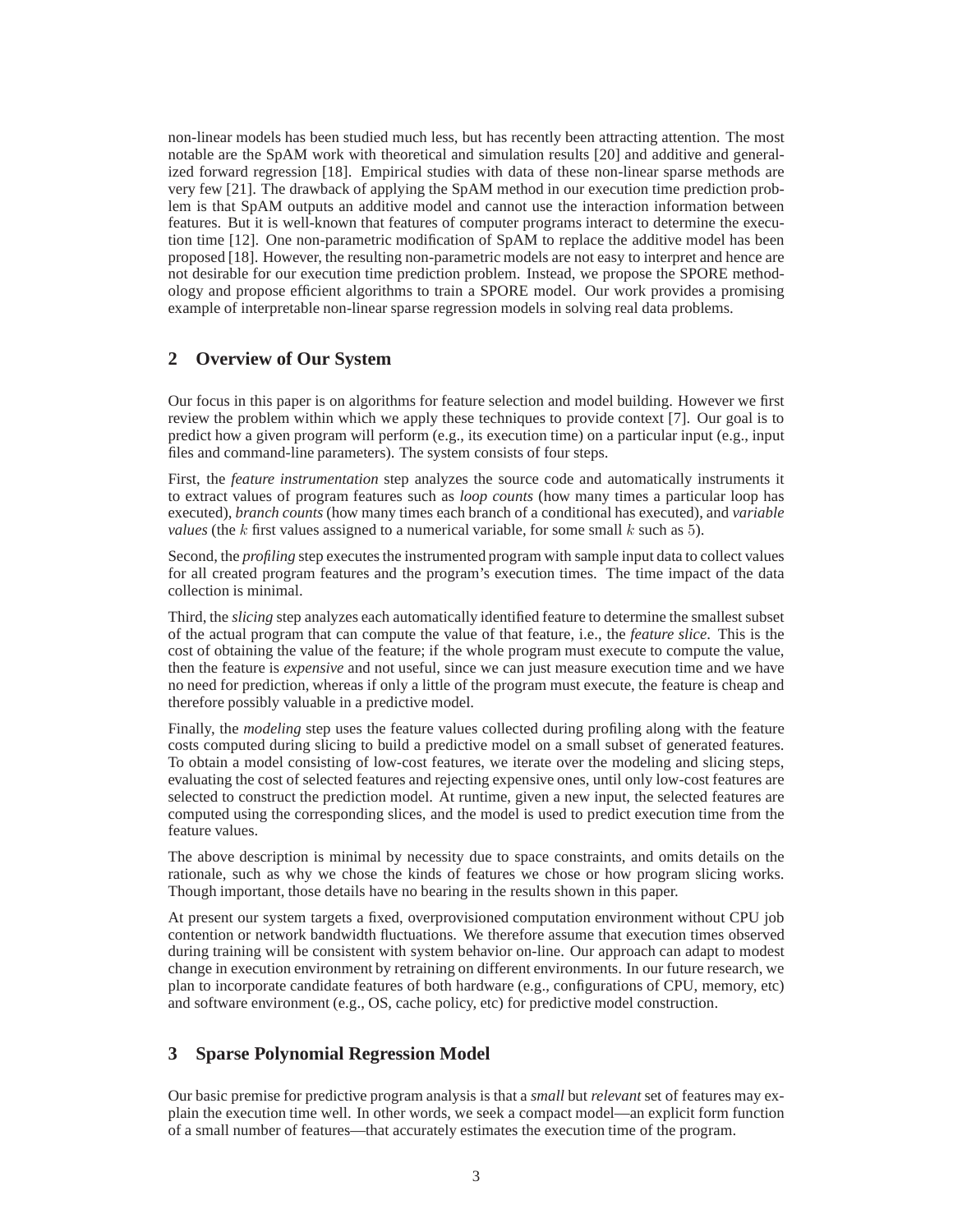To make the problem tractable, we constrain our models to the multivariate polynomial family, for at least three reasons. First, a "good program" is usually expected to have polynomial execution time in some (combination of) features. Second, a polynomial model up to certain degree can approximate well many nonlinear models (due to Taylor expansion). Finally, a compact polynomial model can provide an easy-to-understand explanation of what determines the execution time of a program, providing program developers with intuitive feedback and a solid basis for analysis.

For each computer program, our feature instrumentation procedure outputs a data set with  $n$  samples as tuples of  $\{y_i, \mathbf{x}_i\}_{i=1}^n$ , where  $y_i \in \mathbb{R}$  denotes the  $i^{th}$  observation of execution time, and  $\mathbf{x}_i$  denotes the  $i^{th}$  observation of the vector of p features. We now review some obvious alternative methods to modeling the relationship between  $Y = [y_i]$  and  $X = [\mathbf{x}_i]$ , point out their drawbacks, and then we proceed to our SPORE methodology.

#### **3.1 Sparse Regression and Alternatives**

Least square regression is widely used for finding the best-fitting  $f(\mathbf{x}, \beta)$  to a given set of responses  $y_i$  by minimizing the sum of the squares of the residuals [14]. Regression with subset selection finds for each  $k \in \{1, 2, \ldots, m\}$  the feature subset of size k that gives the smallest residual sum of squares. However, it is a combinatorial optimization and is known to be NP-hard [14]. In recent years a number of efficient alternatives based on model regularization have been proposed. Among them, LASSO [25] finds the selected features with coefficients  $\hat{\beta}$  given a tuning parameter  $\lambda$  as follows:

$$
\hat{\beta} = \arg \min_{\beta} \frac{1}{2} \|Y - X\beta\|_2^2 + \lambda \sum_{j} |\beta_j|.
$$
 (1)

LASSO effectively enforces many  $\beta_i$ 's to be 0, and selects a small subset of features (indexed by non-zero  $\beta_i$ 's) to build the model, which is usually sparse and has better prediction accuracy than models created by ordinary least square regression [14] when p is large. Parameter  $\lambda$  controls the complexity of the model: as  $\lambda$  grows larger, fewer features are selected.

Being a convex optimization problem is an important advantage of the LASSO method since several fast algorithms exist to solve the problem efficiently even with large-scale data sets [9, 10, 16, 19]. Furthermore, LASSO has convenient theoretical and empirical properties. Under suitable assumptions, it can recover the true underlying model [8, 25]. Unfortunately, when predictors are highly correlated, LASSO usually cannot select the true underlying model. The adaptive-LASSO [29] defined below in Equation (2) can overcome this problem

$$
\hat{\beta} = \arg\min_{\beta} \frac{1}{2} \|Y - X\beta\|_2^2 + \lambda \sum_j |\frac{\beta_j}{w_j}|,\tag{2}
$$

where  $w_i$  can be any consistent estimate of  $\beta$ . Here we choose  $w_i$  to be a ridge estimate of  $\beta$ :

$$
w_j = (X^T X + 0.001 I)^{-1} X^T Y,
$$

where  $I$  is the identity matrix.

Technically LASSO can be easily extended to create nonlinear models (e.g., using polynomial basis functions up to degree d of all p features). However, this approach gives us  $\binom{p+d}{d}$  terms, which is very large when  $p$  is large (on the order of thousands) even for small  $d$ , making regression computationally expensive. We give two alternatives to fit the sparse polynomial regression model next.

#### **3.2 SPORE Methodology and Two Algorithms**

Our methodology captures non-linear effects of features—as well as non-linear interactions among features—by using polynomial basis functions over those features (we use terms to denote the polynomial basis functions subsequently). We expand the feature set  $\mathbf{x} = \{x_1, x_2, \dots, x_k\}, k \leq p$  to all the terms in the expansion of the degree-d polynomial  $(1 + x_1 + \ldots + x_k)^d$ , and use the terms to construct a multivariate polynomial function  $f(\mathbf{x}, \beta)$  for the regression. We define  $expan(X, d)$ as the mapping from the original data matrix  $X$  to a new matrix with the polynomial expansion terms up to degree  $d$  as the columns. For example, using a degree-2 polynomial with feature set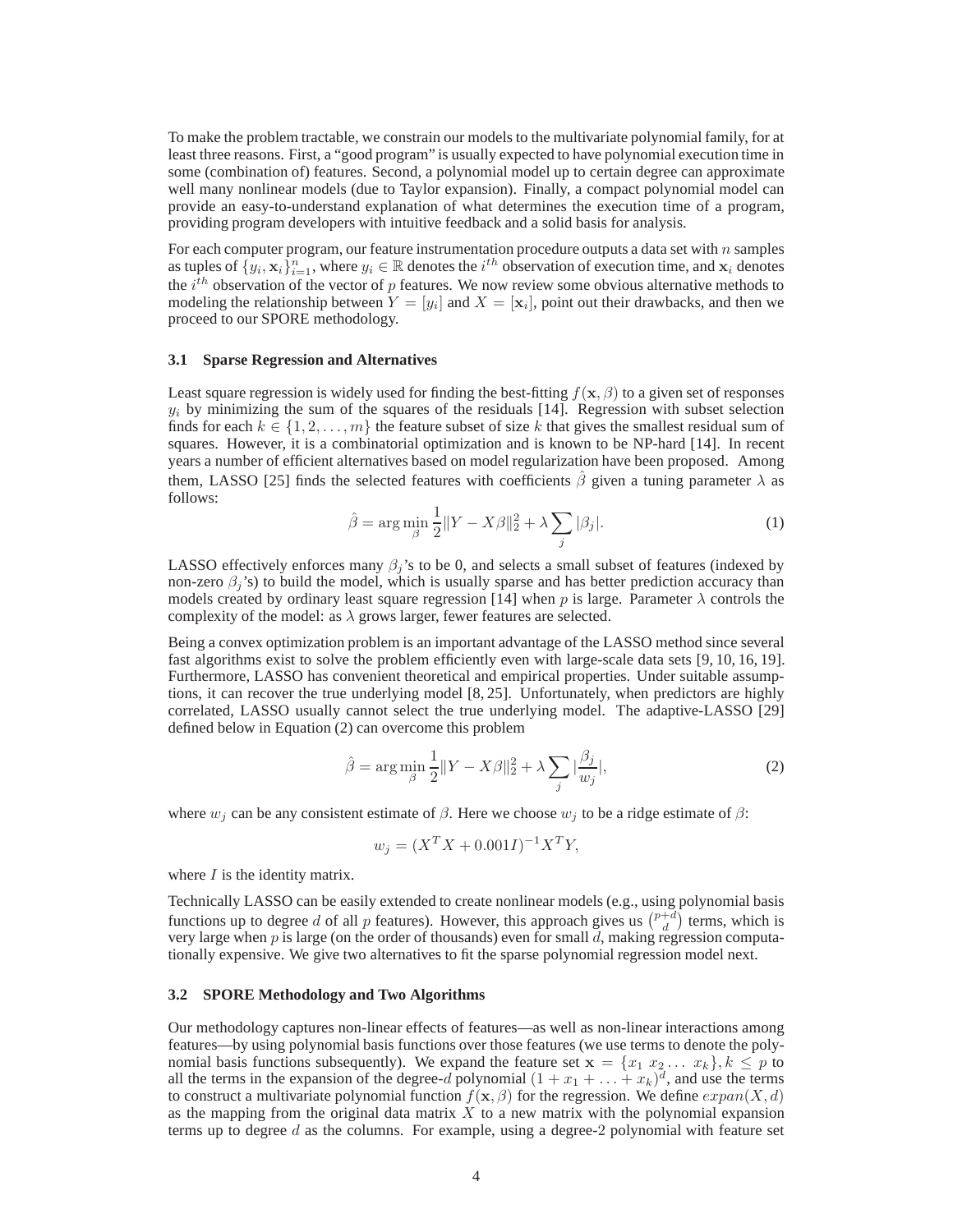$\mathbf{x} = \{x_1 \ x_2\}$ , we expand out  $(1 + x_1 + x_2)^2$  to get terms 1,  $x_1, x_2, x_1^2, x_1x_2, x_2^2$ , and use them as basis functions to construct the following function for regression:

$$
expan([x_1, x_2], 2) = [1, [x_1], [x_2], [x_1^2], [x_1x_2], [x_2^2]],
$$
  

$$
f(\mathbf{x}, \beta) = \beta_0 + \beta_1 x_1 + \beta_2 x_2 + \beta_3 x_1^2 + \beta_4 x_1 x_2 + \beta_5 x_2^2.
$$

Complete expansion on all  $p$  features is not necessary, because many of them have little contribution to the execution time. Motivated by this execution time application, we propose a general methodology called SPORE which is a sparse polynomial regression technique. Next, we develop two algorithms to fit our SPORE methodology.

#### **3.2.1 SPORE-LASSO: A Two-Step Method**

For a sparse polynomial model with only a few features, if we can preselect a small number of features, applying the LASSO on the polynomial expansion of those preselected features will still be efficient, because we do not have too many polynomial terms. Here is the idea:

**Step 1:** Use the linear LASSO algorithm to select a small number of features and filter out (often many) features that hardly have contributions to the execution time.

**Step 2:** Use the adaptive-LASSO method on the expanded polynomial terms of the selected features (from Step 1) to construct the sparse polynomial model.

Adaptive-LASSO is used in Step 2 because of the collinearity of the expanded polynomial features. Step 2 can be computed efficiently if we only choose a small number of features in Step 1. We present the resulting *SPORE-LASSO* algorithm in Algorithm 1 below.

### **Algorithm 1** SPORE-LASSO

**Input:** response Y, feature data X, maximum degree  $d$ ,  $\lambda_1$ ,  $\lambda_2$ 

**Output:** Feature index S, term index  $S_t$ , weights  $\hat{\beta}$  for d-degree polynomial basis.

1:  $\hat{\alpha} = \arg \min_{\alpha} \frac{1}{2} ||Y - X\alpha||_2^2 + \lambda_1 ||\alpha||_1$ 2:  $S = \{j : \hat{\alpha}_j \neq 0\}$ 3:  $X_{new} = expan(X(S), d)$ 4:  $w = (X_{new}^T X_{new} + 0.001I)^{-1} X_{new}^T Y$ 5:  $\hat{\beta} = \arg \min_{\beta} \frac{1}{2} ||Y - X_{new} \beta||_2^2 + \lambda_2 \sum_j \left| \frac{\beta_j}{w_j} \right|$  $\frac{\rho_j}{w_j}$ | 6:  $S_t = \{j : \hat{\beta}_j \neq 0\}$ 

 $X(S)$  in Step 3 of Algorithm 1 is a sub-matrix of X containing only columns from X indexed by S. For a new observation with feature vector  $X = [x_1, x_2, \dots, x_p]$ , we first get the selected feature vector  $X(S)$ , then obtain the polynomial terms  $X_{new} = expan(X(S), d)$ , and finally we compute the prediction:  $\hat{Y} = X_{new} \times \hat{\beta}$ . Note that the prediction depends on the choice of  $\lambda_1, \lambda_2$  and maximum degree d. In this paper, we fix  $d = 3$ .  $\lambda_1$  and  $\lambda_2$  are chosen by minimizing the Akaike Information Criterion (AIC) on the LASSO solution paths. The AIC is defined as  $n \log(\|Y - \hat{Y}\|_2^2)$  + 2s, where Y is the fitted Y and s is the number of polynomial terms selected in the model. To be precise, for the linear LASSO step (Step 1 of Algorithm 1), a whole solution path with a number of  $\lambda_1$  can be obtained using the algorithm in [10]. On the solution path, for each fixed  $\lambda_1$ , we compute a solution path with varied  $\lambda_2$  for Step 5 of Algorithm 1 to select the polynomial terms. For each  $\lambda_2$ , we calculate the AIC, and choose the  $(\lambda_1, \lambda_2)$  with the smallest AIC.

One may wonder whether Step 1 incorrectly discards features required for building a good model in Step 2. We next show theoretically this is not the case. Let S be a subset of  $\{1, 2, ..., p\}$  and its complement  $S^c = \{1, 2, ..., p\} \setminus S$ . Write the feature matrix X as  $X = [X(S), X(S^c)]$ . Let response  $Y = f(X(S)) + \epsilon$ , where  $f(\cdot)$  is any function and  $\epsilon$  is additive noise. Let *n* be the number of observations and s the size of S. We assume that X is deterministic, p and s are fixed, and  $\epsilon_i$ 's are i.i.d. and follow the Gaussian distribution with mean 0 and variance  $\sigma^2$ . Our results also hold for zero mean sub-Gaussian noise with parameter  $\sigma^2$ . More general results regarding general scaling of  $n, p$  and  $s$  can also be obtained.

Under the following conditions, we show that Step 1 of SPORE-LASSO, the linear LASSO, selects the relevant features even if the response Y depends on predictors  $X(S)$  nonlinearly: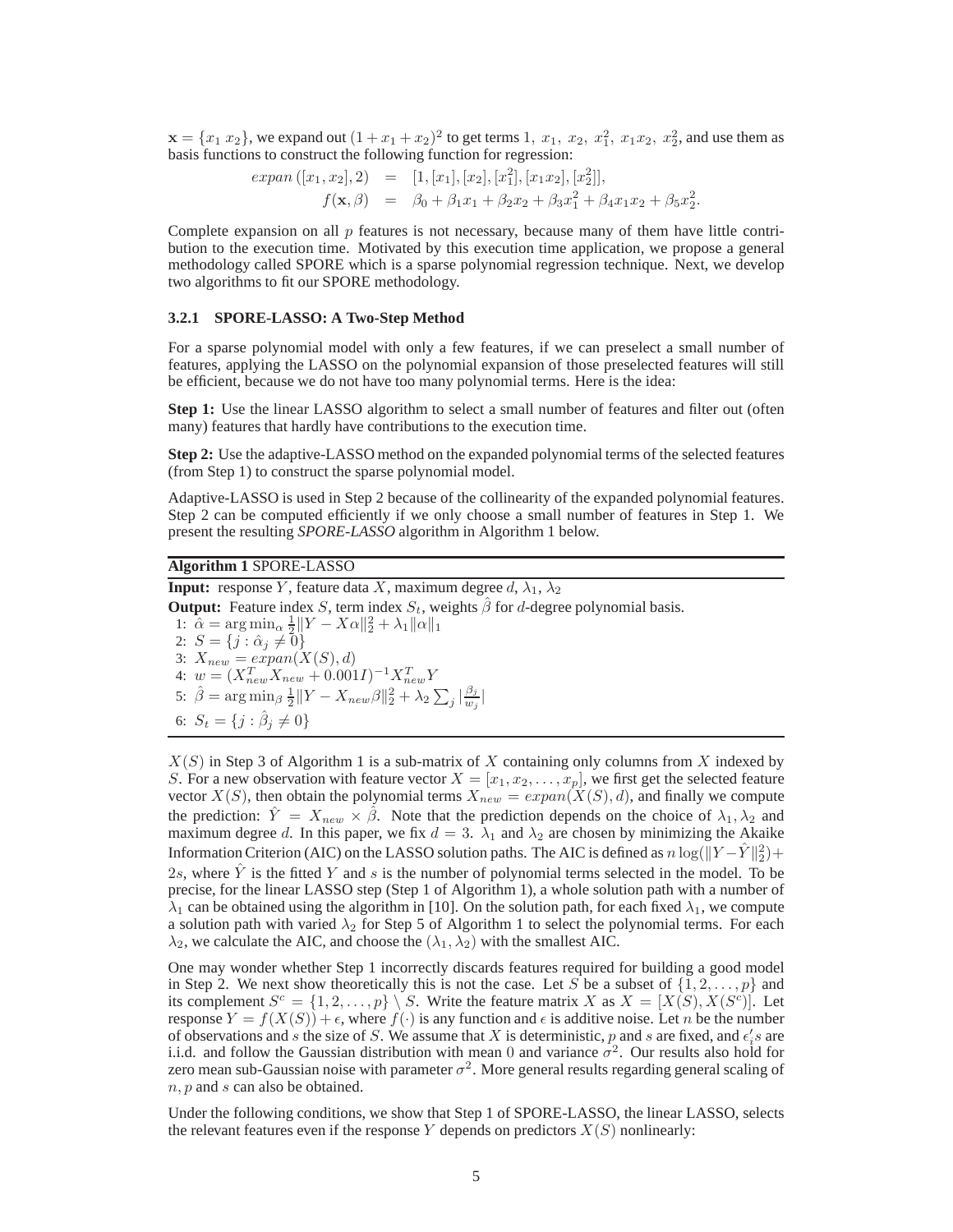1. The columns  $(X_j, j = 1, ..., p)$  of X are standardized:  $\frac{1}{n} X_j^T X_j = 1$ , for all j;

2. 
$$
\Lambda_{\min}(\frac{1}{n}X(S)^T X(S)) \ge c
$$
 with a constant  $c > 0$ ;  
\n3.  $\min |(X(S)^T X(S))^{-1} X(S)^T f(X(S))| > \alpha$  with a constant  $\alpha > 0$ ;  
\n4.  $\frac{X_{Sc}^T[I - X_S(X_S^T X_S)^{-1} X_S^T] f(X_S)}{n} < \frac{\eta \alpha c}{2\sqrt{s+1}}$ , for some  $0 < \eta < 1$ ;  
\n5.  $||X_{Sc}^T X_S (X_S^T X_S)^{-1}||_{\infty} \le 1 - \eta$ ;

where  $\Lambda_{\min}(\cdot)$  denotes the minimum eigenvalue of a matrix,  $||A||_{\infty}$  is defined as  $\max_i \left[ \sum_j |A_{ij}| \right]$ and the inequalities are defined element-wise.

**Theorem 3.1.** *Under the conditions above, with probability*  $\rightarrow$  1 *as*  $n \rightarrow \infty$ *, there exists* some  $\lambda$ , such that  $\hat{\beta} = (\hat{\beta}_S, \hat{\beta}_{S^c})$  is the unique solution of the LASSO (Equation (1)), where  $\hat{\beta}_j \neq 0$ , for all  $j \in S$  and  $\hat{\beta}_{S^c} = 0$ .

**Remark.** The first two conditions are trivial: Condition 1 can be obtained by rescaling while Condition 2 assumes that the design matrix composed of the true predictors in the model is not singular. Condition 3 is a reasonable condition which means that the linear projection of the expected response to the space spanned by true predictors is not degenerated. Condition 4 is a little bit tricky; it says that the irrelevant predictors  $(X_{S^c})$  are not very correlated with the "residuals" of  $E(Y)$  after its projection onto  $X<sub>S</sub>$ . Condition 5 is always needed when considering LASSO's model selection consistency [26, 28]. The proof of the theorem is included in the supplementary material.

#### **3.2.2 Adaptive Forward-Backward: SPORE-FoBa**

Using *all* of the polynomial expansions of a feature subset is not flexible. In this section, we propose the SPORE-FoBa algorithm, a more flexible algorithm using adaptive forward-backward searching over the polynomially expanded data: during search step k with an active set  $T^{(k)}$ , we examine one new feature  $X_j$ , and consider a small candidate set which consists of the candidate feature  $X_j$ , its higher order terms, and the (non-linear) interactions between previously selected features (indexed by S) and candidate feature  $X_i$  with total degree up to d, i.e., terms with form

$$
X_j^{d_1} \Pi_{l \in S} X_l^{d_l}, \quad \text{with } d_1 > 0, d_l \ge 0, \text{ and } d_1 + \sum d_l \le d. \tag{3}
$$

Algorithm 2 below is a short description of the SPORE-FoBa, which uses linear FoBa [27] at step 5and 6. The main idea of SPORE-FoBa is that a term from the candidate set is added into the model if and only if adding this term makes the residual sum of squares  $(RSS)$  decrease a lot. We scan all of the terms in the candidate set and choose the one which makes the RSS drop most. If the drop in the RSS is greater than a pre-specified value  $\epsilon$ , we add that term to the active set, which contains the currently selected terms by the SPORE-FoBa algorithm. When considering deleting one term from the active set, we choose the one that makes the sum of residuals increase the least. If this increment is small enough, we delete that term from our current active set.

**Algorithm 2** SPORE-FoBa

**Input:** response Y, feature columns  $X_1, \ldots, X_p$ , the maximum degree d **Output:** polynomial terms and the weights 1: Let  $T = \emptyset$ 2: **while** true **do** 3: **for**  $j = 1, \ldots, p$  **do** 4: Let C be the candidate set that contains non-linear and interaction terms from Equation (3) 5: Use Linear FoBa to select terms from  $C$  to form the new active set  $T$ . 6: Use Linear FoBa to delete terms from  $T$  to form a new active set  $T$ . 7: **if** no terms can be added or deleted **then** 8: break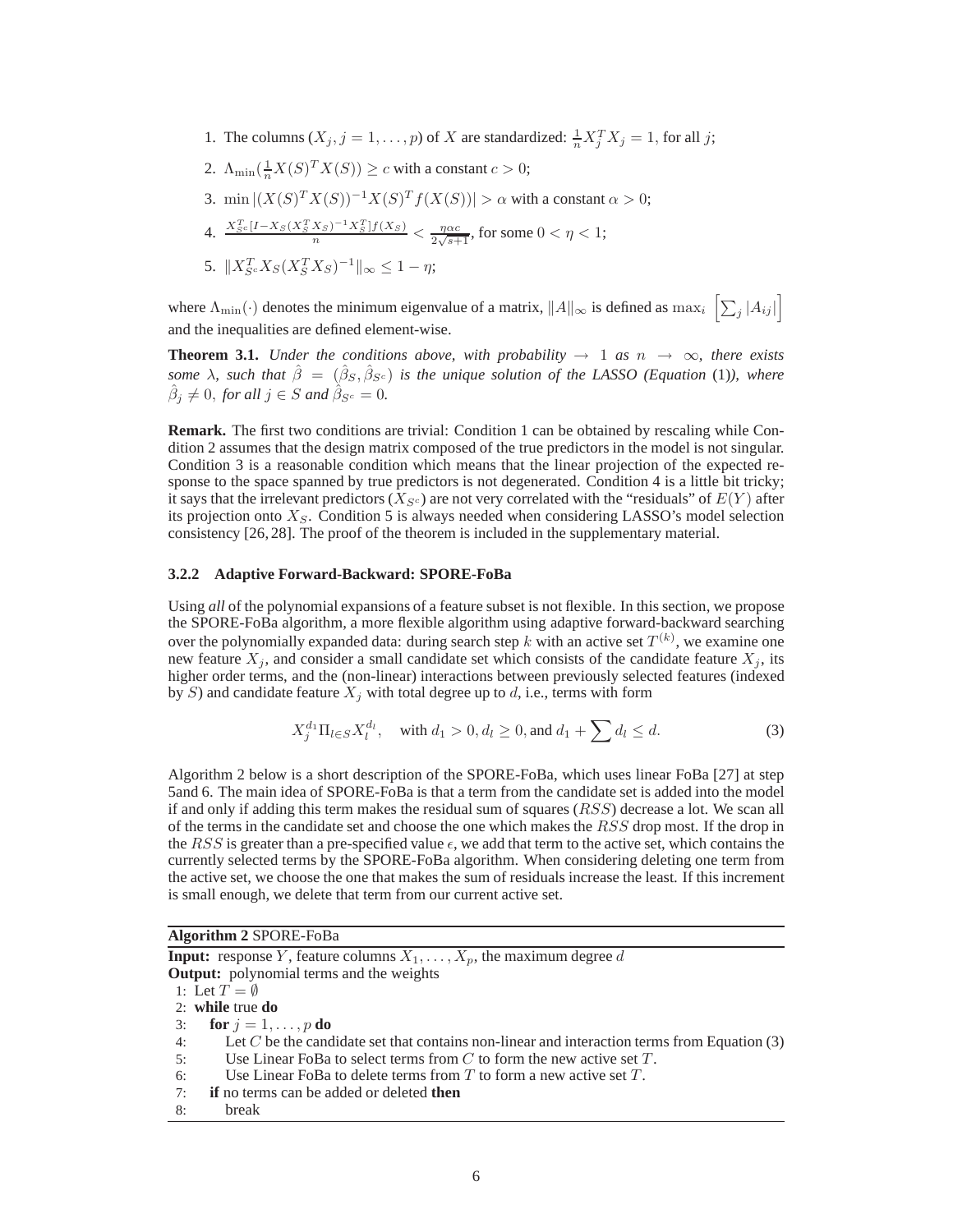

Figure 1: Prediction errors of our algorithms across the three data sets varying training-set fractions.

## **4 Evaluation Results**

We now experimentally demonstrate that our algorithms are practical, give highly accurate predictors for real problems with small training-set sizes, compare favorably in accuracy to other state-ofthe-art sparse-regression algorithms, and produce interpretable, intuitive models.

To evaluate our algorithms, we use as case studies three programs: the Lucene Search Engine [4], and two image processing algorithms, one for finding maxima and one for segmenting an image (both of which are implemented within the ImageJ image processing framework [3]). We chose all three programs according to two criteria. First and most importantly, we sought programs with high variability in the predicted measure (execution time), especially in the face of otherwise similar inputs (e.g., image files of roughly the same size for image processing). Second, we sought programs that implement reasonably complex functionality, for which an inexperienced observer would not be able to trivially identify the important features.

Our collected datasets are as follows. For Lucene, we used a variety of text input queries from two corpora: the works of Shakespeare and the King James Bible. We collected a data set with  $n = 3840$  samples, each of which consists of an execution time and a total of  $p = 126$  automatically generated features. The time values are in range of (0.88, 1.13) with standard deviation 0.19. For the Find Maxima program within the ImageJ framework, we collected  $n = 3045$  samples (from an equal number of distinct, diverse images obtained from three vision corpora  $[1, 2, 5]$ ), and a total of  $p = 182$  features. The execution time values are in range of  $(0.09, 2.99)$  with standard deviation 0.24. Finally, from the Segmentation program within the same ImageJ framework on the same image set, we collected again  $n = 3045$  samples, and a total of  $p = 816$  features for each. The time values are in range of (0.21, 58.05) with standard deviation 3.05. In all the experiments, we fix degree  $d = 3$  for polynomial expansion, and normalized each column of feature data into range [0, 1].

**Prediction Error.** We first show that our algorithms predict accurately, even when training on a small number of samples, in both absolute and relative terms. The accuracy measure we use is the relative prediction error defined as  $\frac{1}{n_t} \sum |\frac{\hat{y}_i - y_i}{y_i}|$ , where  $n_t$  is the size of the test data set, and  $\hat{y}_i$ 's and  $y_i$ 's are the predicted and actual responses of test data, respectively.

We randomly split every data set into a training set and a test set for a given training-set fraction, train the algorithms and measure their prediction error on the test data. For each training fraction, we repeat the "splitting, training and testing" procedure 10 times and show the mean and standard deviation of prediction error in Figure 1. We see that our algorithms have high prediction accuracy, even when training on only 10% or less of the data (roughly 300 - 400 samples). Specifically, both of our algorithms can achieve less than 7% prediction error on both Lucene and Find Maxima datasets; on the segmentation dataset, SPORE-FoBa achieves less than 8% prediction error, and SPORE-LASSO achieves around 10% prediction error on average.

**Comparisons to State-of-the-Art.** We compare our algorithms to several existing sparse regression methods by examining their prediction errors at different*sparsity* levels (the number of features used in the model), and show our algorithms can clearly outperform LASSO, FoBa and recently proposed non-parametric greedy methods [18] (Figure 2). As a non-parametric greedy algorithm, we use Additive Forward Regression (AFR), because it is faster and often achieves better prediction accuracy than Generalized Forward Regression (GFR) algorithms. We use the Glmnet Matlab implementa-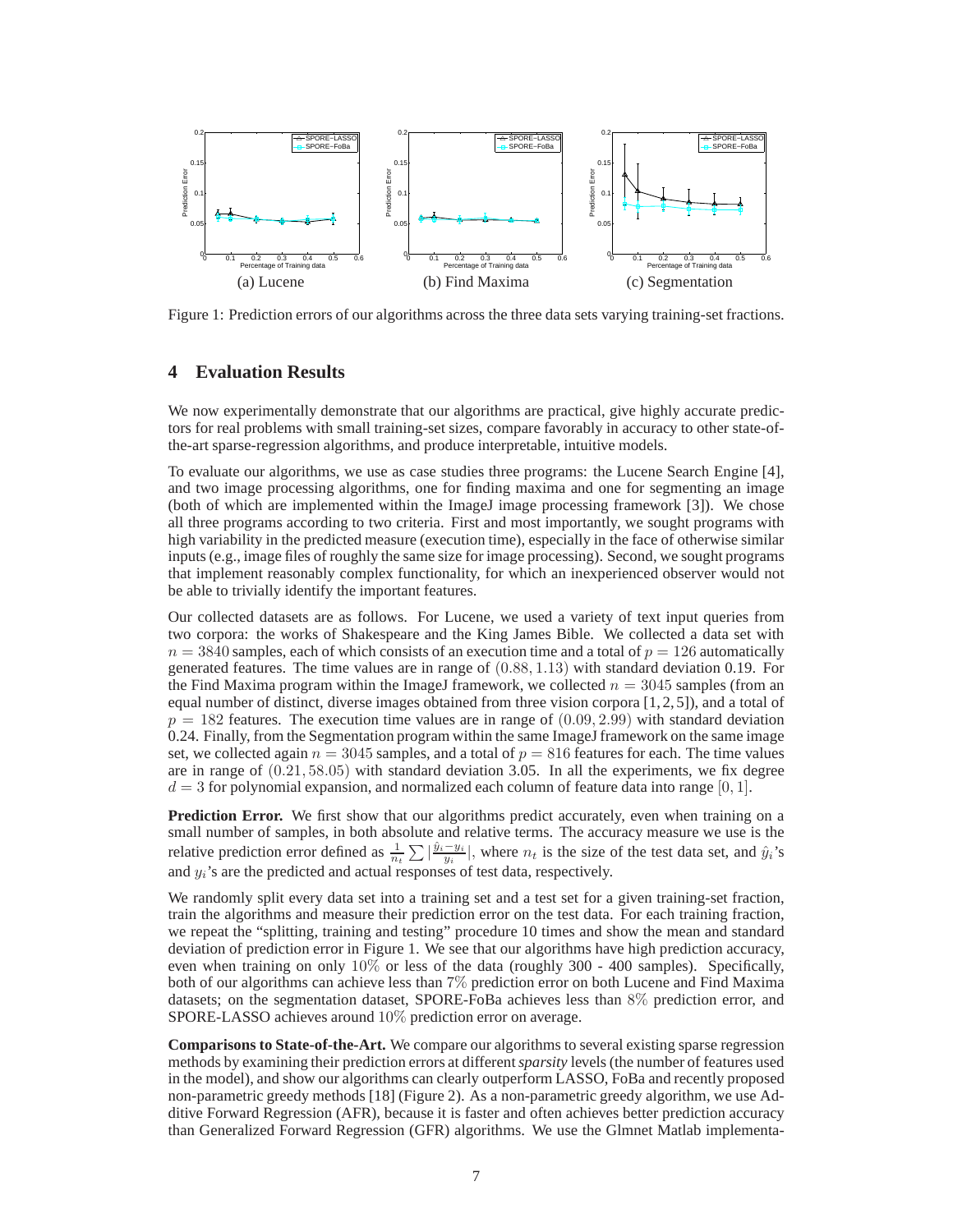tion of LASSO and to obtain the LASSO solution path [10]. Since FoBa and SPORE-FoBa naturally produce a path by adding or deleting features (or terms), we record the prediction error at each step. When two steps have the same sparsity level, we report the smallest prediction error. To generate the solution path for SPORE-LASSO, we first use Glmnet to generate a solution path for linear LASSO; then at each sparsity level k, we perform full polynomial expansion with  $d = 3$  on the selected  $k$  features, obtain a solution path on the expanded data, and choose the model with the smallest prediction error among all models computed from all active feature sets of size  $k$ . From the figure, we see that our SPORE algorithms have comparable performance, and both of them clearly achieve better prediction accuracy than LASSO, FoBa, and AFR. None of the existing methods can build models within 10% of relative prediction error. We believe this is because execution time of a computer program often depends on non-linear combinations of different features, which is usually not well-handled by either linear methods or the additive non-parametric methods. Instead, both of our algorithms can select 2-3 high-quality features and build models with non-linear combinations of them to predict execution time with high accuracy.



Figure 2: Performance of the algorithms: relative prediction error versus sparsity level.

**Model Interpretability.** To gain better understanding, we investigate the details of the model constructed by SPORE-FoBa for Find Maxima. Our conclusions are similar for the other case studies, but we omit them due to space. We see that with different training set fractions and with different sparsity configurations, SPORE-FoBa can always select two high-quality features from hundreds of automatically generated ones. By consulting with experts of the Find Maxima program, we find that the two selected features correspond to the width  $(w)$  and height  $(h)$  of the region of interest in the image, which may in practice differ from the actual image width and height. Those are indeed the most important factors for determining the execution time of the particular algorithm used. For a 10% training set fraction and  $\epsilon = 0.01$ , SPORE-FoBa obtained

$$
f(w, h) = 0.1 + 0.22w + 0.23h + 1.93wh + 0.24wh2
$$

which uses non-linear feature terms(e.g.,  $wh, wh^2$ ) to predict the execution time accurately (around 5.5% prediction error). Especially when Find Maxima is used as a component of a more complex image processing pipeline, this model would not be the most obvious choice even an expert would pick. On the contrary, as observed in our experiments, neither the linear nor the additive sparse methods handle well such nonlinear terms, and result in inferior prediction performance. A more detailed comparison across different methods is the subject of our on-going work.

### **5 Conclusion**

In this paper, we proposed the SPORE (Sparse POlynomial REgression) methodology to build the relationship between execution time of computer programs and features of the programs. We introduced two algorithms to learn a SPORE model, and showed that both algorithms can predict execution time with more than 93% accuracy for the applications we tested. For the three test cases, these results present a significant improvement (a 40% or more reduction in prediction error) over other sparse modeling techniques in the literature when applied to this problem. Hence our work provides one convincing example of using sparse non-linear regression techniques to solve real problems. Moreover, the SPORE methodology is a general methodology that can be used to model computer program performance metrics other than execution time and solve problems from other areas of science and engineering.